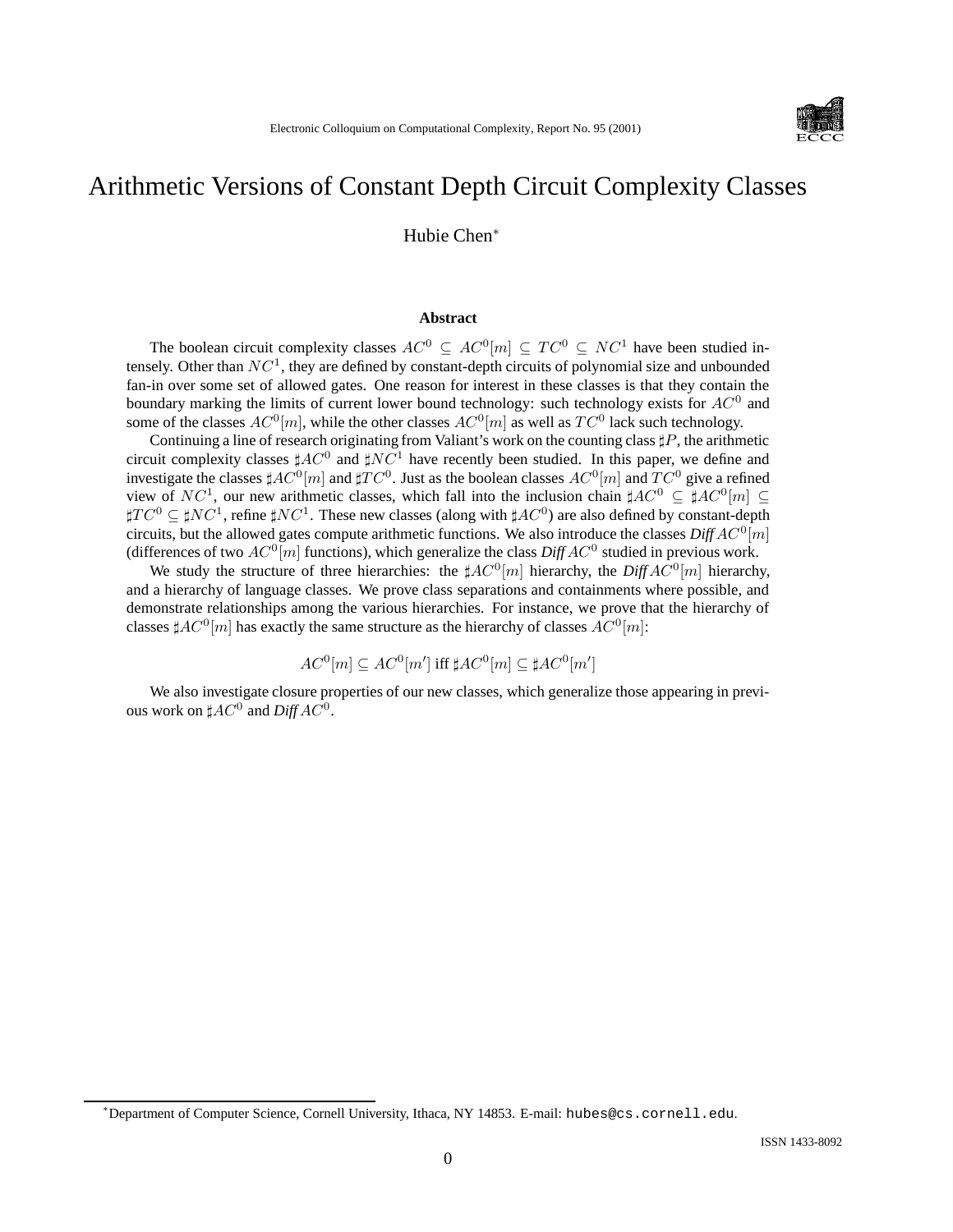# **1 Introduction**

The study of counting complexity was initiated by Valiant's work on  $\sharp P$ , the class of functions mapping a string x to the the number of accepting paths of a NP-machine on x [12]. The class  $\sharp L$ , defined similarly but with NL-machines, has also been studied [14, 11, 6, 5]. Both  $\sharp P$  and  $\sharp L$  can be obtained by "arithmetizing" the boolean circuit characterizations of NP and NL given in [13]. To arithmetize a boolean circuit, we propagate all NOT gates to the input level, and convert OR gates to + gates and AND gates to ∗ gates. Viewing the inputs to the circuit as taking on the values 0, 1 from the natural numbers, we obtain circuits which map naturally from  $\{0,1\}^*$  to the natural numbers.

More recently, the arithmetic classes  $\sharp AC^0, \sharp BP, \sharp NC^1$ , and  $\sharp SAC^1$  have been defined and studied  $[1, 7, 3, 8, 4, 14]$ . Other than  $\sharp BP$ , these classes are arithmetic versions of boolean classes typically defined by circuits, and arise from arithmetizing the corresponding boolean circuits. These classes obey the inclusion chain  $\sharp AC^0 \subsetneq \sharp BP \subseteq \sharp NC^1 \subseteq \sharp SAC^1$ , which essentially mirrors the known relationships  $AC^0 \subsetneq BP=$  $NC^1 \subseteq SAC^1$  of boolean classes. Lying inbetween the boolean classes  $AC^0$  and  $NC^1$  are a hierarchy of classes  $AC^0[m]$  and the class  $TC^0$ , which have been studied extensively. (For any m, we have the inclusions  $AC^0 \subseteq AC^0[m] \subseteq TC^0 \subseteq NC^1$ .) Not only have these classes given insight into the structure of  $NC^1$ , but the class  $TC^0$  captures the complexity of natural problems such as multiplication and division, while the  $AC^0[m]$  hierarchy is particularly interesting since it contains the boundary marking the limits of current lower bounds technology.

In this paper, we introduce the classes  $\sharp AC^0[m]$  and  $\sharp TC^0$ , arithmetic versions of the boolean classes  $AC^0[m]$  and  $TC^0$ . Just as  $AC^0[m]$  and  $TC^0$  give a refined view of  $NC^1$ , our new arithmetic classes refine  $\sharp NC^1$ . Shadowing their boolean counterparts, these classes fall into the inclusion chain  $\sharp AC^0 \subseteq$  $\sharp AC^0[m] \subseteq \sharp TC^0 \subseteq \sharp BP \subseteq \sharp NC^1$ . Both the original boolean classes and the new arithmetic classes are defined by constant-depth circuits, which in this paper are always of unbounded fan-in and polynomial size. The class  $AC^0[m]$  (respectively  $TC^0$ ) consists of those functions computable by constant-depth circuits with AND, OR, and MOD m (respectively MAJORITY) gates. In order to define the classes  $\sharp AC^0[m]$  and  $\sharp TC^0$ , we introduce arithmetic extensions of the functions MOD m and MAJORITY. Then, we arithmetize  $AC^0[m]$  and  $TC^0$  as above, but in addition convert MOD m and MAJORITY gates into their arithmetic extensions.

While  $\sharp TC^0$  is shown to be equal to its boolean analogue  $TC^0$ , our definition of  $\sharp AC^0[m]$  begets additional complexity classes. By defining  $DiffAC^0[m]$  to consist of those functions equal to the difference of two  $\sharp AC^0[m]$  functions, we obtain another hierarchy of classes, which includes the already studied  $DiffAC^0$ [1, 7, 3] at the bottom. Moreover, we define two generic operators on arithmetic function classes; acting on the classes  $DiffAC^0[m]$  and  $\sharp AC^0[m]$  with these operators gives us new language classes.

This paper focuses on studying the structure of three hierarchies: the  $\sharp AC^0[m]$  hierarchy, the  $\mathit{DiffAC}^0[m]$ hierarchy, and a hierarchy of language classes. The hierarchy of language classes includes the classes  $AC^0[m]$  and the classes induced by applying the mentioned operators to the classes  $\sharp AC^0[m]$  and  $DiffAC^0[m]$ . We prove class separations and containments where possible. Although making unconditional statements about these classes would in many cases require new lower bounds, it is often possible to show that a question in one hierarchy is equivalent to a question in another. For instance, we prove that the hierarchy of the classes  $\sharp AC^0[m]$  has *exactly* the same structure as the hierarchy of the classes  $AC^0[m]$ :  $AC^0[m] \subseteq AC^0[m']$  if and only if  $\sharp AC^0[m] \subseteq \sharp AC^0[m']$ . We also investigate closure properties of the classes  $\sharp AC^0[m]$  and  $DiffAC^0[m]$ . The closure properties proved here generalize those appearing in previous work [1, 7, 3].

One reason why this plethora of new classes is interesting is that it offers *rephrasings* of open questions. Not only does the  $\sharp AC^0[m]$  hierarchy have the same structure as the  $AC^0[m]$  hierarchy, but the classes  $\sharp AC^0[m]$  give an alternate decomposition<sup>1</sup> of  $TC^0$ . As a result, any question regarding the structure of the

<sup>&</sup>lt;sup>1</sup>Note that by Theorem 12,  $FAC^0[m]$  is properly contained in  $\sharp AC^0[m]$ , assuming that  $AC^0[m] \neq TC^0$ .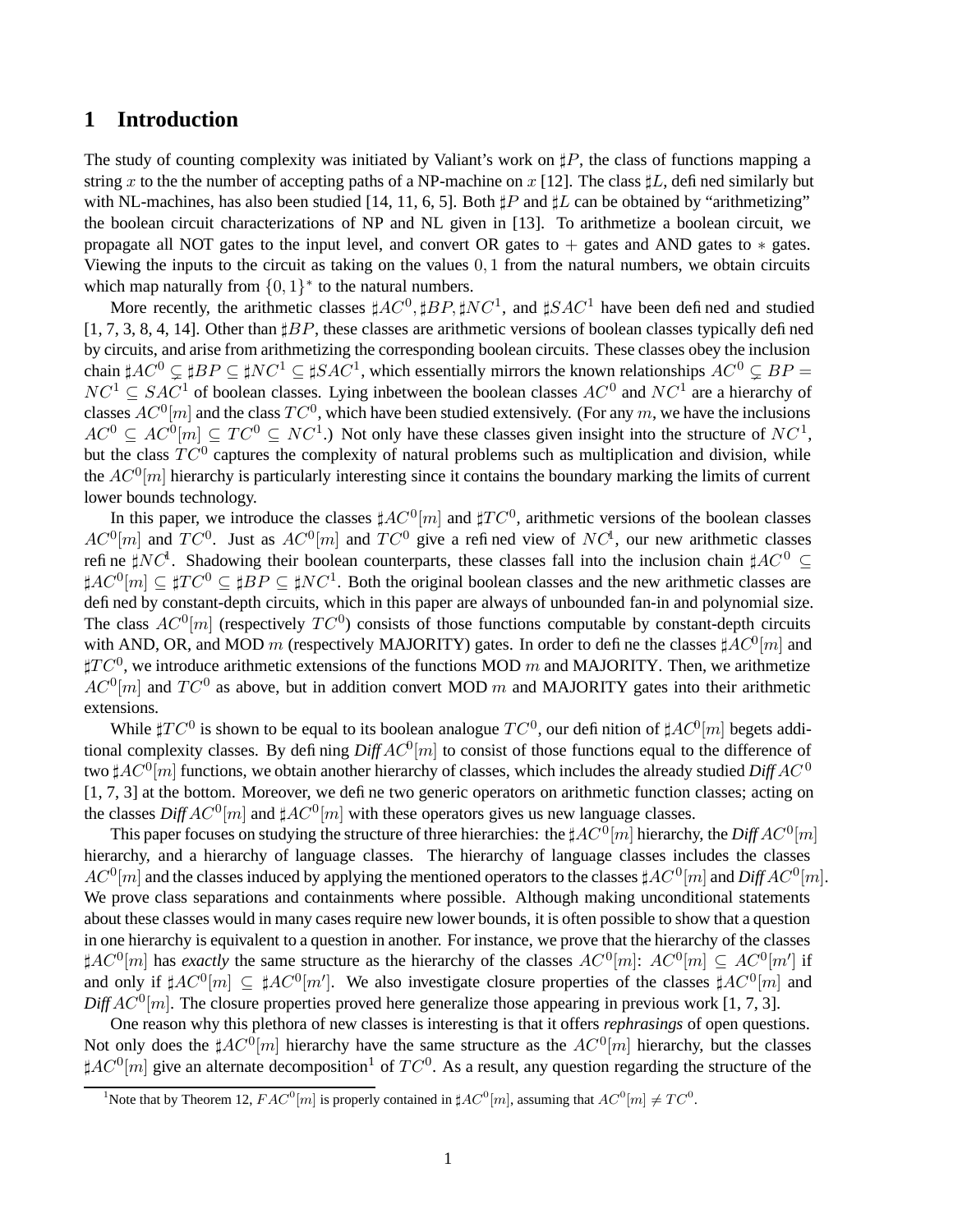boolean  $AC^0[m]$  hierarchy can be rephrased as a question concerning arithmetic classes, offering a new line of attack on such questions. As mentioned, the  $AC^0[m]$  hierarchy is particularly important because it contains both classes for which we have lower bounds technology, and classes for which we do not: such technology exists for the class  $AC^0[m]$  when m is a prime power, but not when m is a composite with two or more distinct prime factors [10]. Note that ours are not the first results providing an interface between boolean and arithmetic circuit complexity: an intriguing result obtained by Agrawal et al. is that deciding whether or not two  $\sharp AC^0$  circuits are equal characterizes exactly  $TC^0$  [1].

Another reason to be interested in the classes introduced here is that they provide *refinements* of open questions, which may be more tractable than the original questions. For instance, for any odd positive integer m, new language classes sitting inbetween  $AC^0[m]$  and  $AC^0[2m]$  are induced by our arithmetic classes. These new classes offer us the ability to "interpolate" between existing classes. In particular, when m is an odd prime, our new classes sit inbetween a class  $(AC^0[m])$  for which we have lower bound technology, and a class  $(AC^0[2m])$  for which we do not. Thus, there is the natural question of whether or not one can prove lower bounds using one of these new classes. Establishing lower bounds technology for one of these new classes is necessarily no more difficult than doing so for  $AC^0[2m]$ , since the new classes are contained in  $AC^0[2m]$ . Studying these "refined" questions is not only independently interesting, but may give insight into the original questions.

The contents of this paper are as follows. In Section 2, we define the complexity classes to be studied, as well as the operators on arithmetic classes. In Section 3, we study the language classes induced by the arithmetic classes. Section 4 contains a normal form theorem, which essentially states that our arithmetic circuits need only use the arithmetic MOD and MAJORITY gates on 0-1 valued inputs. This theorem in turn allows us to show that the  $\sharp AC^0[m]$  hierarchy is isomorphic to the  $AC^0[m]$  hierarchy. Section 5 studies the classes  $DiffAC^0[m]$ ; focus is given to the question of whether or not  $DiffAC^0[m] = DiffAC^0[2m]$ . (This equality is unconditionally true when  $m = 1$ .) Aided by the notion of normal form, we derive a number of closure properties in Section 6.

For more background on circuit complexity, we refer the reader to the book [15], which contains a chapter on arithmetic circuit complexity; the survey [2] is also a good source of information on arithmetic circuit complexity.

# **2 Preliminaries**

We let N denote the set of natural numbers,  $\{0, 1, 2, \ldots\}$ ; and, we let  $\mathbb{N}^+$  denote the set of positive integers,  $\{1, 2, 3, \ldots\}$ . The complexity classes that we study in this paper are defined by constant depth circuits; what varies among the definitions of the classes are the types of gates allowed. We will instantiate the following definition with different bases of gates to define our classes.

**Definition 1** We say that a function is computable by AC<sup>0</sup> circuits over the basis B if the function can be computed by a family of constant depth, polynomial size circuits of unbounded fan-in with gates from B and inputs from  $\{0,1,x_i,\overline{x_i}\}$ . (By the size of a circuit, we mean the number of gates plus the number of wires.)

#### **2.1 Boolean Classes**

The boolean functions and classes in the next two definitions have been studied in past work.

**Definition 2** *We define the following boolean functions:*

• MOD m on inputs  $x_1, \ldots, x_k$  takes on the value 1 if the number of  $x_i$ 's that are nonzero is a multiple *of* m*; and the value* 0 *otherwise.*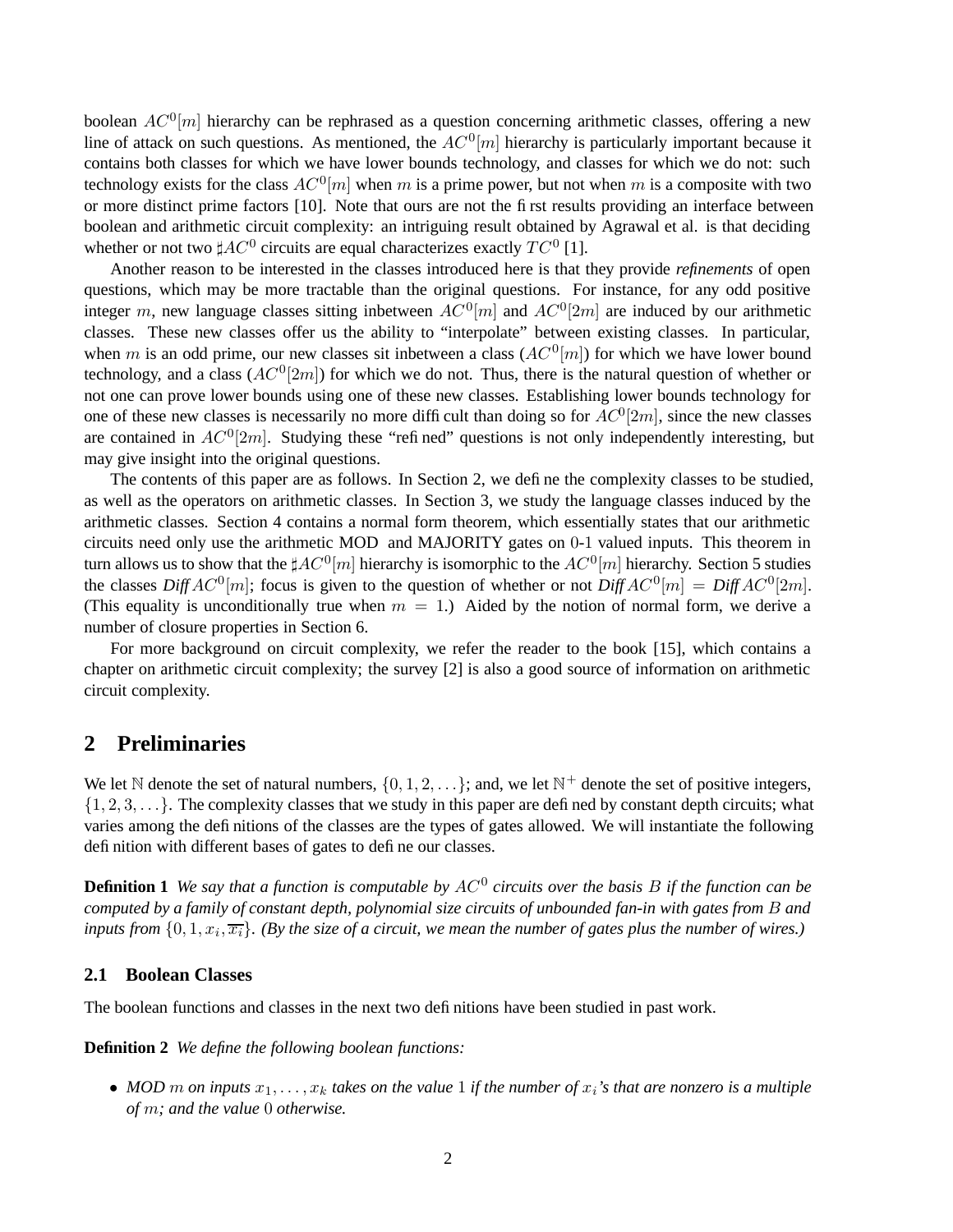• MAJORITY on inputs  $x_1, \ldots, x_k$  takes on the value 1 if the number of  $x_i$ 's that are nonzero is strictly *greater than* k/2*; and the value* 0 *otherwise.*

**Definition 3** *We define the following classes of boolean functions*<sup>2</sup> *:*

- AC<sup>0</sup> *(*FAC<sup>0</sup> *) is the class of functions computable by* AC<sup>0</sup> *circuits over the basis of boolean functions* { *AND* , *OR* } *with exactly one output gate (one or more output gates).*
- $AC^0[m_1, \ldots, m_l]$   $(FAC^0[m_1, \ldots, m_l])$  *is the class of functions computable by AC*<sup>0</sup> *circuits over the basis of boolean functions* {  $AND$  ,  $OR$  ,  $MOD$   $m_1, \ldots, MOD$   $m_l$ } *with exactly one output gate (one or more output gates). (This definition is for all*  $\{m_1, \ldots, m_l\} \subseteq \mathbb{N}^+$ .)
- T C 0 *(*FT C 0 *) is the class of functions computable by* AC<sup>0</sup> *circuits over the basis of boolean functions* { *AND* , *OR* , *MAJORITY*} *with exactly one output gate (one or more output gates).*

We note a lower bound due to Smolensky.

**Theorem 1** *[10] If*  $p$  *and*  $q$  *are distinct primes, then*  $MOD$   $q \notin AC$ <sup>0</sup> $[p]$ *.* 

This separates the classes  $AC^0[q]$  and  $AC^0[p]$  (for p, q distinct primes), and will allow us to derive separations of some of the classes which we introduce.

#### **2.2 Arithmetic Classes**

We give arithmetic versions of the definitions of the functions MOD  $m$  and MAJORITY.

**Definition 4** Define  $\eta : \mathbb{N} \to \mathbb{N}$  so that  $\eta(x)$  is 1 if  $x = 0$ , and equal to x otherwise. *We define the following arithmetic functions:*

- *AMOD m on inputs*  $x_1, \ldots, x_k$  *takes on the value*  $\prod_{i=1}^k \eta(x_i)$  *if the number of*  $x_i$ 's *that are nonzero is a multiple of* m*; and the value* 0 *otherwise.*
- AMAJORITY on inputs  $x_1, \ldots, x_k$  takes on the value  $\prod_{i=1}^k \eta(x_i)$  if the number of  $x_i$ 's that are nonzero *is strictly greater than* k/2*; and the value* 0 *otherwise.*

Notice that these arithmetic functions coincide with their boolean counterparts on 0-1 valued inputs, typing issues aside.<sup>3</sup> With these new functions in hand, we can now define the arithmetic complexity classes to be studied in this paper. The definition is parallel to Definition 3.

**Definition 5** We define the following classes of functions from  $\{0,1\}^*$  to  $\mathbb{N}$ ; the functions  $+$ ,  $*$  denote the usual arithmetic sum and product in  $\mathbb N$ , and the input gates are interpreted as the values  $0, 1$  in  $\mathbb N$ .

- $\sharp AC^0$  *is the class of functions computable by*  $AC^0$  *circuits over the basis*  $\{+,*\}.$
- $\sharp AC^0[m_1, \ldots, m_l]$  is the class of functions computable by  $AC^0$  circuits over the basis  $\{+, *, \text{AMOD } m_1, \ldots, \text{AMOD } m_l\}$ . (This definition is for all  $\{m_1, \ldots, m_l\} \subseteq \mathbb{N}^+$ .)
- $\sharp TC^0$  is the class of functions computable by  $AC^0$  circuits over the basis  $\{+, *, AMAJORITY\}$ .

 $2$ Although these classes are often defined so that NOT gates are allowed anywhere in the corresponding circuits, it is an easy exercise to show that such definitions are equivalent to ours. Our definitions will make proving various properties more convenient.

 $3$ In this paper, we will generally ignore such typing issues, and associate the boolean values  $0, 1$  with the natural numbers  $0, 1$ .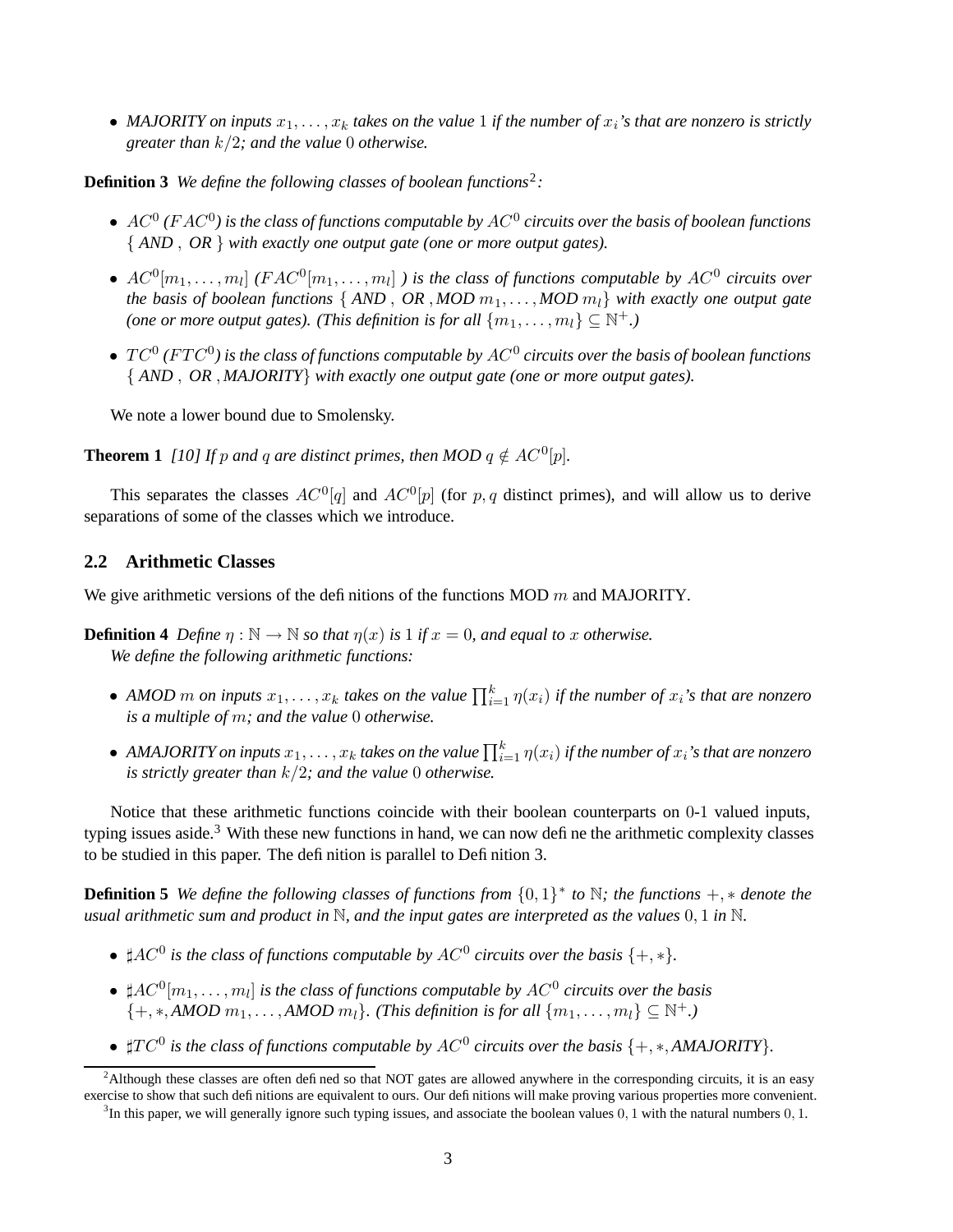#### **2.3 Operators on Arithmetic Classes**

By way of some generic operators defined on arithmetic classes, we will obtain yet more complexity classes. The class  $DiffAC^0$  was studied in [1, 7, 3]; we generalize it here.

**Definition 6** We define the following classes of functions from  $\{0,1\}^*$  to  $\mathbb{Z}$ :

- Diff $AC^0$  *is the class of functions expressible as the difference of two*  $\sharp AC^0$  *functions. (That is,*  $DiffAC^0 = \{f - g : f, g \in \sharp AC^0\}$ .)
- Diff $AC^0[m_1,\ldots,m_l]$  is the class of functions expressible as the difference of two  $\sharp AC^0[m_1,\ldots,m_l]$ *functions.*

The following two operators allow us to obtain language classes from arithmetic classes.

**Definition 7** Suppose that C is a class of functions from  $\{0,1\}^*$  to  $\mathbb{Z}$ .

*Define* χC *to be the class of languages with characteristic function in* C*.*

Define LowOrdC to be the class of languages with characteristic function equal to the low order bit of a *function in* C *(i.e., the value of a function in* C *modulo two).*

#### **2.4 Unambiguous circuits**

We now observe a basic fact: that our arithmetic classes are at least as powerful as their boolean analogues.<sup>4</sup> This is done by showing that a boolean circuit can be converted into an arithmetic circuit computing the same values. The conversion roughly involves replacing each boolean gate by its corresponding arithmetic gate. However, an OR gate cannot simply be replaced by  $a + gate$ , but must be "disambiguated" to ensure that the output is not strictly greater than one. We also observe that  $\sharp TC^0$  has no additional power over its corresponding boolean class:  $\sharp TC^0$  is equal to  $FTC^0$ . The proof of the following lemma is given in the appendix.

**Lemma 2**  $FAC^0 \subseteq \sharp AC^0$ ,  $FAC^0[m_1, \ldots, m_l] \subseteq \sharp AC^0[m_1, \ldots, m_l]$  (for all  $m_1, \ldots, m_l \in \mathbb{N}$ ), and  $FTC^0 = \sharp TC^0.$ 

# **3 Language Classes**

In this section, we study the language classes which result by allowing the operators  $\chi$  and LowOrd to act on the arithmetic classes. We first show that the characteristic functions in each of the function classes  $\sharp AC^0, \sharp AC^0[m_1, \ldots, m_l], \sharp TC^0,$  are *exactly* the corresponding boolean language classes.<sup>5</sup>

**Lemma 3**  $AC^0 = \chi \sharp AC^0$ ,  $AC^0[m_1, \ldots, m_l] = \chi \sharp AC^0[m_1, \ldots, m_l]$ , and  $TC^0 = \chi \sharp TC^0$ .

**Proof.** The ⊂ direction follows from Lemma 2, in all three cases. The ⊃ direction follows, again in all three cases, by converting arithmetic circuits to boolean ones: + gates are changed to OR gates, ∗ gates are changed to AND gates, AMOD gates are changed to MOD gates, and AMAJORITY gates are changed to MAJORITY gates. It is easy to verify that (on any input) a gate in the new circuit has value true if and only if the corresponding gate in the old circuit had a non-zero value.  $\Box$ 

This immediately allows us to derive separations of the arithmetic classes.

<sup>&</sup>lt;sup>4</sup>Note that we view the classes  $FAC^0$ ,  $FAC^0[m_1, \ldots, m_l]$ , and  $FTC^0$  as classes of functions from  $\{0, 1\}^*$  to N, in order to compare them with the corresponding arithmetic classes. To do this, we view a string of bits as a natural number in the usual way: the string  $y_n \dots y_0$  represents the natural number  $\sum_{i=0}^n 2^i y_i$ .

<sup>&</sup>lt;sup>5</sup>By associating languages with their characteristic functions, we view the classes  $AC^0$ ,  $AC^0[m_1, \ldots, m_l]$ , and  $TC^0$  as language classes.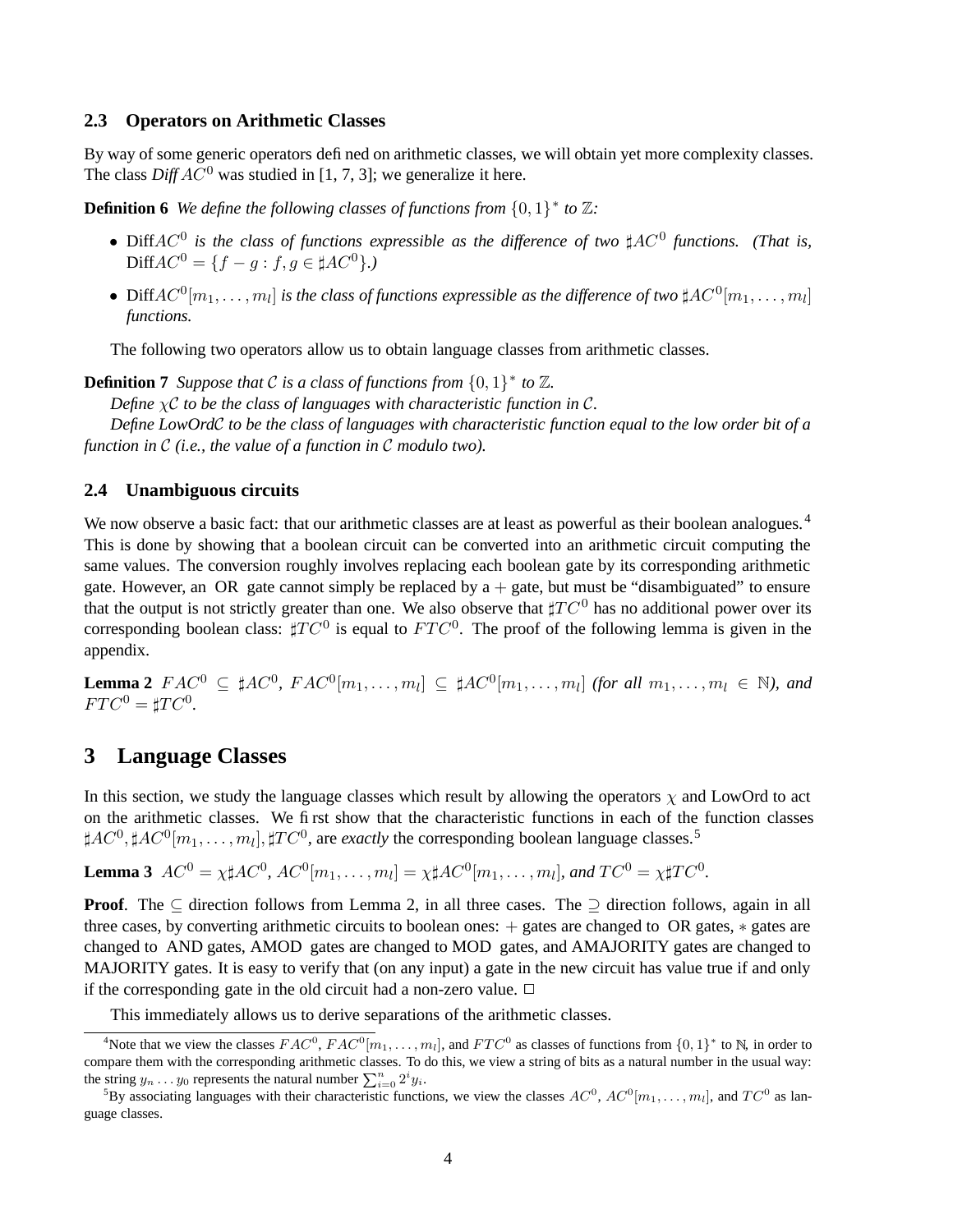**Theorem 4** For all primes p,  $\sharp AC^0 \subsetneq \sharp AC^0[p]$ . For all distinct primes p, q,  $\sharp AC^0[p] \setminus \sharp AC^0[q]$  is nonempty.

**Proof**. We prove the second statement, which implies the first, since for any prime q,  $\sharp AC^0 \subseteq \sharp AC^0[q]$ . By Theorem 1, MOD  $p \in AC^0[p] \setminus AC^0[q]$ ; thus, by Lemma 3, MOD  $p \in \chi \sharp AC^0[p] \setminus \chi \sharp AC^0[q]$ , from which it follows that MOD  $p\in \sharp AC^0[p]$  and MOD  $p\notin \sharp AC^0[q]$ .  $\Box$ 

The other language classes we get by operating on  $AC^0[m]$  and  $DiffAC^0[m]$  fall into a chain of inclusions bounded below and above by  $AC^0[m]$  and  $AC^0[2, m]$ , respectively.

**Theorem 5** For all odd positive integers m, we have  $AC^0[m] \subseteq \chi \text{Diff}AC^0[m] \subseteq LowOrd\text{Diff}AC^0[m] =$  $LowOrd \sharp AC^0[m] \subseteq AC^0[2,m]$ . If m is an even positive integer, all of the classes coincide.

**Proof**. If m is even, then  $AC^0[m] = AC^0[2, m]$  (see the proof of Theorem 9), so we prove the containments.

By Lemma 2,  $AC^0[m] \subseteq \sharp AC^0[m]$ , and  $\sharp AC^0[m] \subseteq DiffAC^0[m]$  by definition; thus  $AC^0[m] \subseteq$  $\chi$ *Diff*  $AC^0[m]$ .

The containment of  $\chi$ *Diff*  $AC^0[m]$  in LowOrd*Diff*  $AC^0[m]$  follows from the general fact that, for any class of functions  $\mathcal{C}, \chi \mathcal{C} \subseteq \text{LowOrd}\mathcal{C}.$ 

If  $h \in \text{LowOrd}$ *Diff*  $AC^0[m]$ , then h is the low order bit of  $f - g$  for some  $\sharp AC^0[m]$  functions f and g. The function  $f + g$  is in  $\sharp AC^0[m]$  and has the same low order bit as  $f - g$ , so  $h \in \text{LowOrd}\sharp AC^0[m]$ .

The containment  ${\rm LowOrd}\sharp AC^0[m]\subseteq {\rm LowOrd}$   $DiffAC^0[m]$  is immediate from the containment  $\sharp AC^0[m]\subseteq$  $DiffAC<sup>0</sup>[m]$ .

It remains to show that LowOrd $\sharp AC^0[m] \subseteq AC^0[2,m]$ . Suppose that h is the low order bit of f for some  $\sharp AC^0[m]$  function  $f$ ; using a circuit family for  $f$ , we create a new  $AC^0[2,m]$  circuit family computing h to show that  $h \in AC^0[2, m]$ . This is done by induction on the depth of each circuit for f; for each gate g, our new circuit has gates  $l(q)$  and  $a(q)$  such that the low order bit of q is equal to  $l(q)$ , and q is nonzero if and only if  $a(g)$  is true.

- For input gates and constants g, we let  $l(g)$  and  $a(g)$  be equal to g.
- If  $g = \prod_{i=1}^{k} g_i$ , then  $l(g) = \bigwedge_{i=1}^{k} l(g_i)$  and  $a(g) = \bigwedge_{i=1}^{k} a(g_i)$ .
- If  $g = \sum_{i=1}^k g_i$ , then  $l(g)$  is the NOT of the MOD 2 of  $l(g_1), \ldots, l(g_k)$ , and  $a(g) = \bigvee_{i=1}^k a(g_i)$ .
- If g is the AMOD m of  $g_1, \ldots, g_k$ , then  $a(g)$  is the MOD m of  $a(g_1), \ldots, a(g_k)$ , and  $l(g) = a(g) \wedge (\bigwedge_{i=1}^{k} (l(g_i) \vee \neg a(g_i))).$

Let the output gate of the new circuit be  $l(g_o)$ , where  $g_o$  is the output gate of the original circuit. It is straightforward to verify by induction that for all gates g in the original circuit,  $l(g)$  and  $a(g)$  behave as described. □

If m is odd, it can be verified that there is another complexity class sandwiched inbetween the first two: the class of languages computable by "stratified"  $AC^0$  circuits, circuits with MOD 2 and MOD m gates where from any path from an input gate to the output gate, no MOD 2 gate comes before a MOD  $m$  gate. When m is an odd prime, this stratified class (and hence  $\chi$ *Diff*  $AC^0[m]$ ) properly contains both  $AC^0[2]$  and  $AC^0[m]$ : containment is clear from the definition, and propriety follows from Theorem 1.

# **4 Arithmetic Classes**

We now study the relationships of the arithmetic classes to each other, and to the boolean classes. We begin by proving that every function from an arithmetic class can be computed by circuits in *normal form*: circuits where the inputs (and hence outputs) of the AMOD (or AMAJORITY) gates always have 0-1 values. This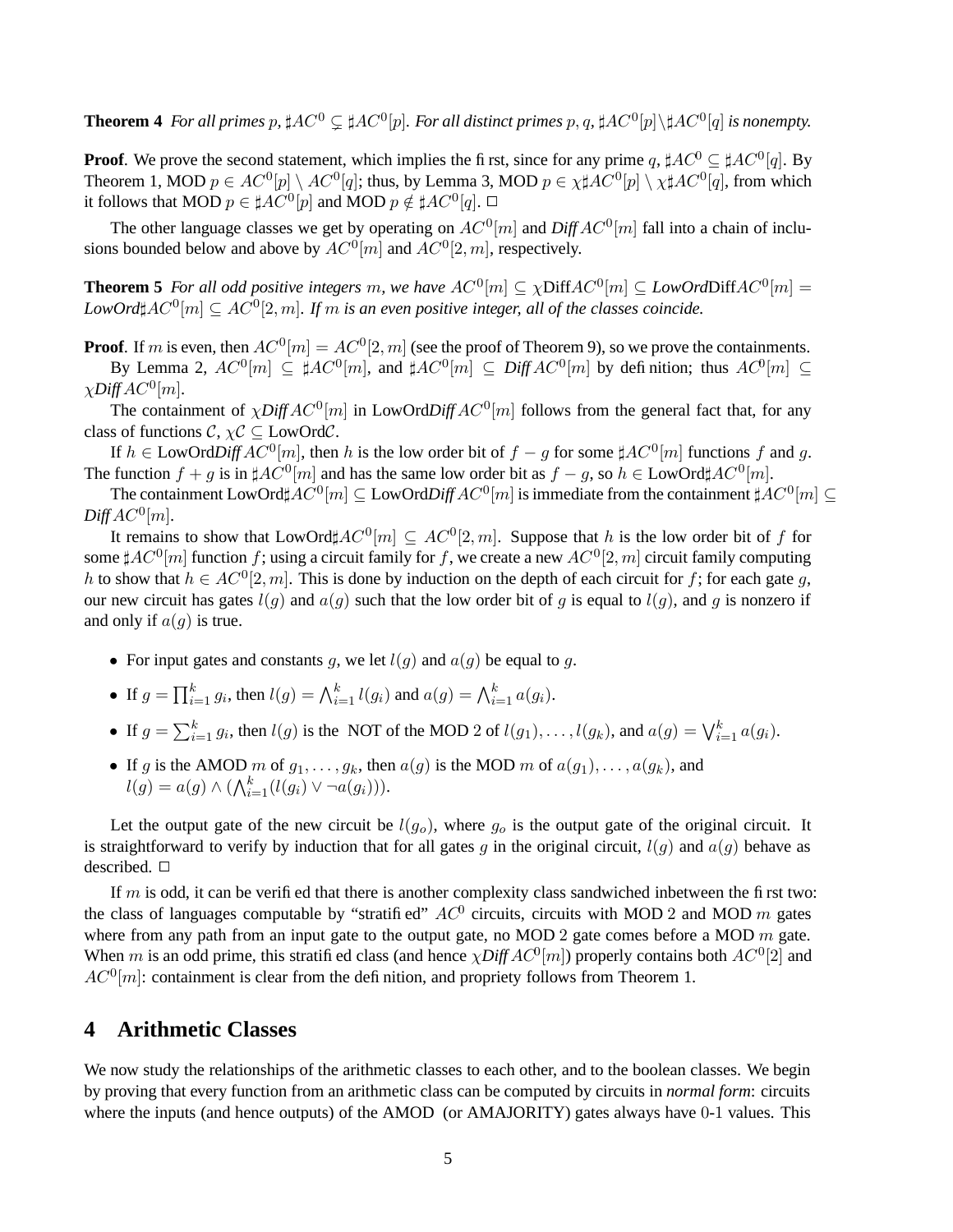notion of normal form will allow us to derive many facts concerning the structure of the classes  $\sharp AC^0[m]$ , and will also aid us in proving closure properties.

**Definition 8** Let us say that a  $\sharp AC^0[m_1,\ldots,m_l]$  ( $\sharp TC^0$ ) circuit is in normal form if on all inputs x, all AMOD (AMAJORITY) gates appearing in the circuit receive as inputs only the values 0 and 1. We say that a  $\sharp AC^0[m_1,\ldots,m_l]$  ( $\sharp TC^0$ ) circuit family is in normal form if all of its circuits are in normal form.

**Theorem 6** For every function  $f$  in  $\sharp AC^0[m_1,\ldots,m_l]$  ( $\sharp TC^0$ ), there is a  $\sharp AC^0[m_1,\ldots,m_l]$  ( $\sharp TC^0$ ) circuit *family in normal form computing* f*.*

In some sense, what we are showing is that only the boolean function MOD (MAJORITY) is required in arithmetic circuits, to capture the full power of  $\sharp AC^0[m_1, \ldots, m_l]$  ( $\sharp TC^0$ ).

**Proof.** We prove this for  $\sharp AC^0[m_1, \ldots, m_l]$ ; the same proof with MAJORITY and AMAJORITY gates in place of MOD and AMOD gates applies to  $\sharp TC^0$ . Suppose we have a  $\sharp AC^0[m_1, \ldots, m_l]$  circuit family  $\{C_n : n \geq 1\}$ . As in the proof of LowOrd# $AC^0[m] \subseteq AC^0[2,m]$  (Theorem 5), we can create a  $AC^0[m_1,\ldots,m_l]$  circuit family  $\{C'_n:n\geq 1\}$  such that for each gate g in  $C_n$ , there is a corresponding gate  $a'(g)$  in  $C'_n$  such that  $a'(g)$  is 1 if and only if g is nonzero. We can add to  $C'_n$  gates  $b'(g)$  such that  $b'(g)$ computes  $\neg a'(g)$ , without increasing the size of  $C'_n$  by more than a constant factor and without increasing the depth of  $C'_n$ .

Now, apply Lemma 2 to  $\{C'_n\}$  to obtain a circuit family  $\{C''_n\}$  in  $\sharp AC^0[m_1,\ldots,m_l]$ ; notice that the resulting circuits  $\{C''_n\}$  are in normal form. For each gate g in one of the original circuits  $C_n$ , there are gates  $a''(g)$  and  $b''(g)$  in  $C_i''$  taking on only  $0-1$  values such that g is nonzero if and only if  $a''(g) = 1$  if and only if  $b''(g) = 0$ . For each n, append the original circuit  $C_n$  to the bottom of the circuit  $C_n''$ , letting the output gates of the copies of  $C_n$  be the output gates of our new circuit. Finally, we "normalize" these copies of  $C_n$ by replacing every AMOD m gate (in a copy of  $C_n$ ) with inputs  $g_1, \ldots, g_k$  with a circuit computing

$$
(AMOD m(a''(g_1),...,a''(g_k))) * \prod_{i=1}^k (b''(g_i) + g_i).
$$

This does not affect the output of the circuit, but does ensure that AMOD  $m$  gates receive only the values 0 and 1 as inputs.  $\Box$ 

In the previous section, classes of the form  $\sharp AC^0[m]$  were shown to be distinct by using known separations in conjunction with the fact that  $AC^0[m_1] \ne AC^0[m_2]$  implies that  $\sharp AC^0[m_1] \ne \sharp AC^0[m_2]$ . The converse of this fact is also true:  $AC^0[m_1] = AC^0[m_2]$  implies that  $\sharp AC^0[m_1] = \sharp AC^0[m_2]$ . We prove a slightly stronger fact, that the structure of the classes  $\sharp AC^0[m]$  is isomorphic to the structure of the classes  $AC^0[m]$ , with respect to the subset relation  $\subseteq$ .

**Theorem 7** For all positive integers  $m_1, m_2$ ,  $AC^0[m_1] \subseteq AC^0[m_2]$  if and only if  $\sharp AC^0[m_1] \subseteq \sharp AC^0[m_2]$ .

**Proof.** The  $\Leftarrow$  direction follows from Lemma 3, so we prove the  $\Rightarrow$  direction. Let f be a function in  $\sharp AC^0[m_1]$ , and let  $\{C_n : n \geq 1\}$  be a circuit family computing f. By Theorem 6, we can assume  $\{C_n\}$ to be in normal form. Since  $AC^0[m_1] \subseteq AC^0[m_2]$ , there exists a boolean circuit family in  $AC^0[m_2]$ computing MOD  $m_1$ . By Lemma 2, there is an arithmetic circuit family  $\{D_j : j \geq 1\}$  in  $\sharp AC^0[m_2]$ computing AMOD  $m_1$  on  $0 - 1$  values. We replace each AMOD  $m_1$  gate in  $\{C_n\}$  with fan-in j with the circuit  $D_j$ , obtaining a  $\sharp AC^0[m_2]$  circuit family for f.  $\Box$ 

**Corollary 8** For all positive integers  $m_1, m_2$ ,  $AC^0[m_1] = AC^0[m_2]$  if and only if  $\sharp AC^0[m_1] = \sharp AC^0[m_2]$ .

Thus far, we have sometimes restricted our attention to the classes  $\sharp AC^0[m]$ ; the next theorem justifies this restriction, showing that any class  $\sharp AC^0[m_1, \ldots, m_l]$  is equivalent to some class  $\sharp AC^0[m]$ .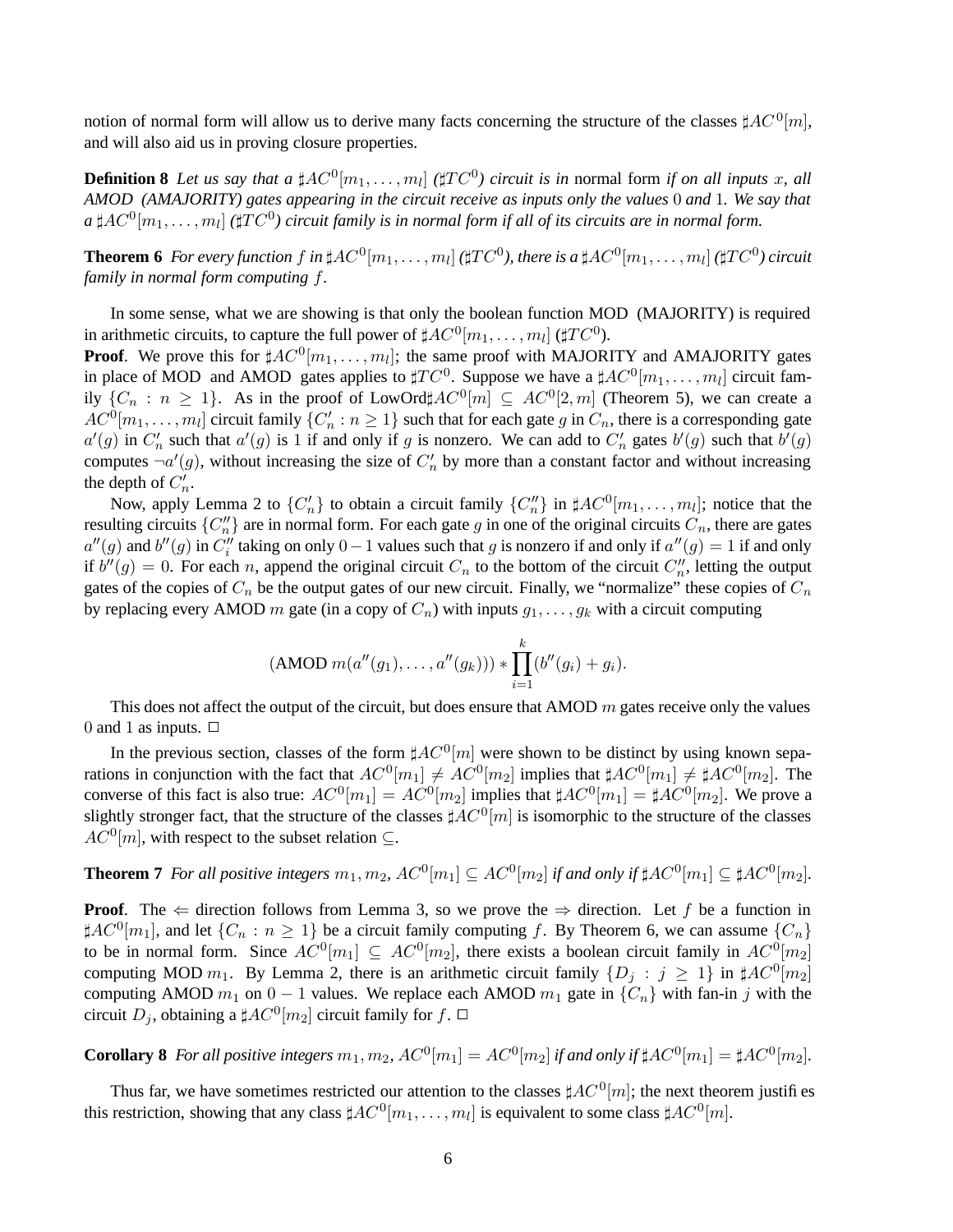**Theorem 9** For every subset  $\{m_1, \ldots, m_l\} \subseteq \mathbb{N}^+$ , we have  $\sharp AC^0[m_1, \ldots, m_l] = \sharp AC^0[\prod_{i=1}^l m_i] =$  $\sharp AC^0[p_1,\ldots,p_k]$  where  $p_1,\ldots,p_k$  are the primes dividing  $\prod_{i=1}^l m_i$ .

**Proof**. It is easily verified that Corollary 8 is true in the case of multiple AMOD gates:  $AC^0[a_1, \ldots, a_r] =$  $AC^0[b_1,\ldots,b_s]$  if and only if  $\sharp AC^0[a_1,\ldots,a_r]=\sharp AC^0[b_1,\ldots,b_s]$  (for all subsets  $\{a_1,\ldots,a_r\},\{b_1,\ldots,b_s\}\subseteq$  $\mathbb{N}^+$ ). This theorem then follows immediately from the folklore theorem giving the same result in the boolean case (see for example [9, Proposition 1]), which states that  $AC^0[m_1, \ldots, m_l] = AC^0[\prod_{i=1}^l m_i] =$  $AC^0[p_1,\ldots,p_k].$   $\Box$ 

The following two corollaries can be derived by making simple modifications to the proof of Theorem 7, along with the fact that  $AC^0[m] \subseteq TC^0$ .

**Corollary 10** *For all positive integers*  $m$ ,  $\sharp AC^0[m] \subseteq \sharp TC^0$ .

Note that Corollary 10 can also be proved directly by using the same "padding" technique used to show that  $AC^0[m] \subseteq TC^0$ .

**Corollary** 11 *For all positive integers*  $m$ ,  $AC^0[m] = TC^0$  *if and only if*  $\sharp AC^0[m] = \sharp TC^0$ .

The next theorem demonstrates that for a particular m, the  $AC^0[m]$  versus  $TC^0$  question is equivalent to the  $FAC^0[m]$  versus  $\sharp AC^0[m]$  question.

**Theorem 12** Let m be a positive integer. Either  $FAC^0[m] = \sharp AC^0[m] = FTC^0$ , or  $FAC^0[m] \subsetneq$  $\sharp AC^0[m] \subsetneq FTC^0.$ 

**Proof.** The containments  $FAC^0[m] \subseteq #AC^0[m] \subseteq FTC^0$  follow from Lemma 2 and Corollary 10. If  $AC^0[m] = TC^0$ , then  $FAC^0[m] = FTC^0$ , so assume  $AC^0[m] \neq TC^0$ .

By Corollary 11,  $\sharp AC^0[m] \subsetneq FTC^0$ . If  $FAC^0[m] = \sharp AC^0[m]$ , then  $2\sum_{i=1}^n x_i = \prod_{i=1}^n (1 + x_i)$  can be computed in  $\sharp AC^0[m]$  and hence  $FAC^0[m]$ . The expression  $2^{\sum_{i=1}^{n} x_i}$  is strictly greater than  $2^{n/2}$  if and only if the MAJORITY of  $x_1, \ldots, x_n$  is true. But, checking whether or not a string is is strictly greater than  $2^{n/2}$  is easily done in  $AC^0[m]$ , so we have  $TC^0 \subseteq AC^0[m]$ , contradicting our assumption.  $\Box$ 

# **5 Difference Classes**

We now focus on the difference classes  $\text{Diff} \, AC^0[m]$ . First, we observe a separation.

**Theorem 13** For all odd primes p,  $\text{Diff}AC^0 \subsetneq \text{Diff}AC^0[p]$ .

**Proof.** The function MOD p is not in  $AC^0[2]$  by Theorem 1. By Theorem 5 with  $m = 1$ ,  $\chi$ Diff  $AC^0 \subseteq$  $AC^0[2]$  and hence MOD  $p \notin \chi \text{Diff} \text{AC}^0$ , implying that MOD  $p \notin \text{Diff} \text{AC}^0$ .

In the case of  $DiffAC^0[2]$ , we have class equality with  $DiffAC^0$ . Roughly, this is because the boolean function MOD 2 is contained in  $\text{Diff} A\text{C}^0$ .

**Theorem 14** Diff $AC^0 = \text{Diff}AC^0[2]$ *.* 

**Proof**. The  $\subseteq$  direction is trivial, so we prove  $DiffAC^0[2] \subseteq DiffAC^0$ . It is shown in [7] that  $DiffAC^0 =$  $GapAC^0$ , where  $GapAC^0$  is defined as the class of functions computable by  $\sharp AC^0$  circuits with  $-1$  allowed as a constant. Since  $GapAC^0$  is closed under subtraction, it suffices to show that  $\sharp AC^0[2] \subseteq GapAC^0$ .

Suppose f is in  $\sharp AC^0[2]$ . Let  $\{C_n : n \geq 1\}$  be a  $\sharp AC^0[2]$  circuit family computing f, assumed to be in normal form by Theorem 6. Replace every MOD 2 gate in  $\{C_n\}$  with input gates  $g_1, \ldots, g_k$  by a  $GapAC^0$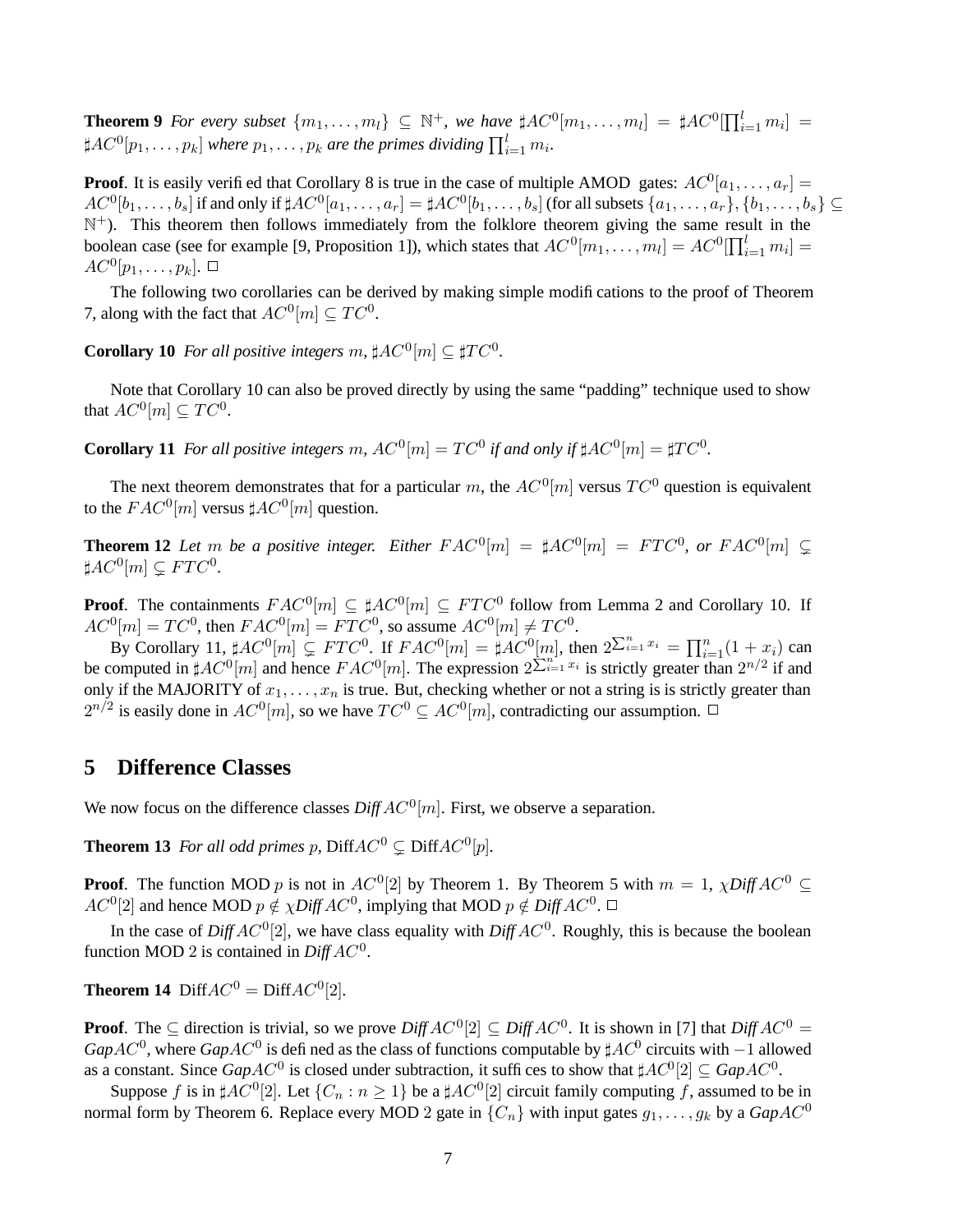circuit computing the expression  $\sum_{i=1}^{k}(\prod_{1\leq j, which is equal to the MOD 2 function on  $0-1$$ inputs. The new circuit family is in  $GapAC^0$  and computes f.  $\Box$ 

There is the more general question of whether or not  $DiffAC^0[m] = DiffAC^0[2m]$  for  $m > 1$ . We are not able to answer this question unconditionally, but can connect it to a question concerning language classes: equality holds if and only if  $AC^0[2m] \subseteq \chi \text{Diff } AC^0[m]$ .

**Theorem 15** *Let* m *be a positive integer. The following are equivalent:*

- *1.*  $\sharp AC^0[2m] \subseteq \text{Diff}AC^0[m]$
- 2. Diff $AC^0[2m] = \text{Diff}AC^0[m]$
- *3.*  $AC^0[2m] \subseteq \chi \text{Diff}AC^0[m]$

The proof of this theorem is given in the appendix.

# **6 Closure Properties**

#### **6.1 Maximum and Minimum**

**Theorem 16** Let  $m$  be a positive integer. Neither  $\sharp AC^0[m]$  nor  $\text{Diff}AC^0[m]$  is closed under MAX, unless  $AC^0[2m] = TC^0.$ 

The proof is essentially identical to the that of  $[3,$  Theorem  $1]^{6}$ . We include a proof in the appendix for completeness. A symmetric argument applies to MIN.

**Theorem 17** Let m be a positive integer. Neither  $\sharp AC^0[m]$  nor  $\text{Diff}AC^0[m]$  is closed under MIN, unless  $AC^0[2m] = TC^0.$ 

#### **6.2 Division by a constant**

For a positive integer c, we say that a function class C is closed under division by c if  $f \in \mathcal{C}$  implies that  $\lfloor \frac{f}{c} \rfloor$  $\frac{J}{c}$   $\rfloor \in \mathcal{C}$ .

**Theorem 18** Let  $m$  be a positive integer and let  $p$  be a prime. The class  $\sharp AC^0[p,(p-1),m]$  is closed under *division by* p*.*

**Corollary 19** Let m be a positive integer and let p be a prime. The class  $\text{DiffAC}^0[p,(p-1),m]$  is closed *under division by* p*.*

Both Theorem 18 and Corollary 19 are proved in the appendix<sup>7</sup>. The idea behind the proofs is to modify  $\sharp AC^0[p,(p-1),m]$  circuits inductively so that for each gate g in the original circuit, both the remainder of g (modulo p) and  $\frac{g}{p}$  $\frac{g}{p}$  are computed in the modified circuit. The MOD  $p-1$  gates are used to compute the remainder of g from the remainders of its inputs  $g_i$ , when g is a multiplication gate (i.e.,  $g = \prod g_i$ ).

In the direction of proving converses of Theorem 18 and Corollary 19, we have the following theorem and corollary, also proved in the appendix. Some new terminology is required for their statement.

<sup>&</sup>lt;sup>6</sup>[3, Theorem 1] is our theorem in the case  $m = 1$  (without the 'unless' clause: by Theorem 1,  $AC$  <sup>0</sup>[2]  $\neq TC^0$ ).

<sup>&</sup>lt;sup>7</sup>In light of the equalities  $GapAC^0 = DiffAC^0 = DiffAC^0[2]$ , Corollary 19, when instantiated with  $p = 2$  and  $m = 1$ , gives [3, Theorem 8].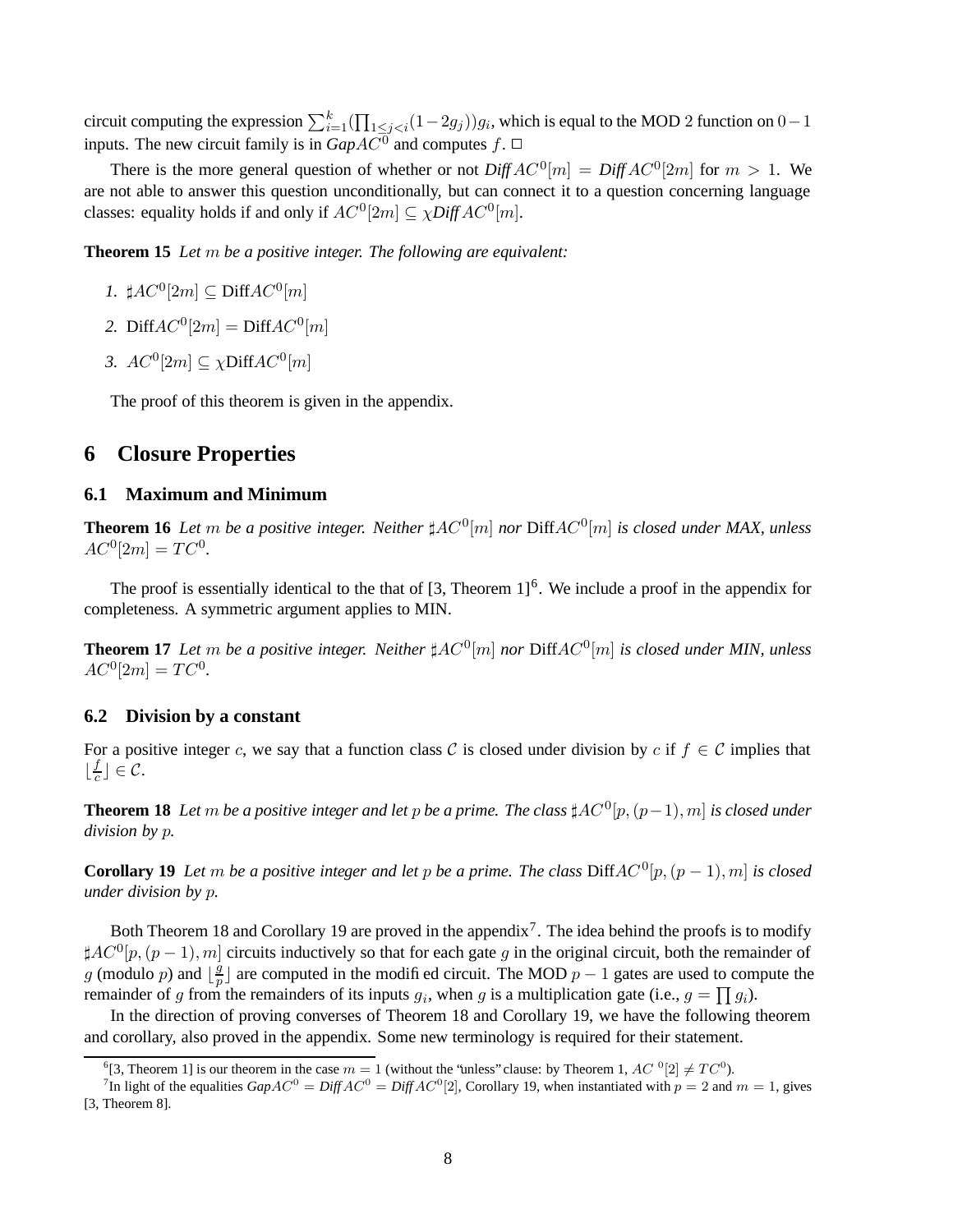We call a function  $f$  *non-trivial* if it is not constant. We say that a function  $f$  is *symmetric* if it is non-trivial and for any  $x_1, ..., x_n \in \{0, 1\}$  and  $x'_1, ..., x'_{n'} \in \{0, 1\}$ ,  $\sum_{i=1}^n x_i = \sum_{i=1}^{n'} x'_i$  implies  $f(x_1,...,x_n) = f(x'_1,...,x'_{n'})$ . We say that a symmetric function f has *period* k if  $k \ge 1$ , and for any  $x_1, \ldots, x_n \in \{0,1\}$  and  $x'_1, \ldots, x'_{n'} \in \{0,1\}$ ,  $\sum_{i=1}^n x_i = k + \sum_{i=1}^{n'} x'_i$  implies  $f(x_1, \ldots, x_n) =$  $f(x'_1, \ldots, x'_{n'}).$ 

**Theorem 20** Let m be a positive integer. If  $\sharp AC^0[m]$  is closed under division by p, then there exist sym*metric functions with periods p and p*  $-1$  *in DiffAC<sup>0</sup>[m]*.

**Corollary 21** Let m be a positive integer. If  $\sharp AC^0[m]$  is closed under division by p, then MOD  $p \in$  $AC^0[2m]$ , and there exists a divisor  $q > 1$  of  $p - 1$  such that  $MOD|q \in AC^0[2m]$ .

#### **6.3 Choose**

We say that a function class C is closed under the choose operation if  $f \in \mathcal{C}$  implies that  $\binom{f}{k}$  $\binom{f}{k} \in \mathcal{C}$  for every positive integer k.

**Theorem 22** Let m be a positive integer. The classes  $\sharp AC^0[m]$  and  $\text{DiffAC}^0[m]$  are closed under the *choose operation.*

The proof is similar to the proof of [1, Theorem 9], which shows that  $\sharp AC^0$  and  $DiffAC^0$  are closed under the choose operation. Their proof demonstrates that  $\left(\sum_{i=1}^n f_i(x)\right)$  and  $\left(\prod_{i=1}^n f_i(x)\right)$  can be computed in  $\sharp AC^0$  from the values  $\{(\begin{matrix} f_i(x) \\ j \end{matrix}) : 0 \le j \le k, i = 1, \ldots, n\}$ . (The result then follows by induction on the depth of the circuit.) It is easy to see that this proof applies after noting that for circuits in normal form,  $\binom{\text{AMOD} \, m(f_1(x),...,f_n(x))}{k}$  is equal to 1 when  $k = 0$ , AMOD  $m(f_1(x),...,f_n(x))$  when  $k = 1$ , and 0 when  $k \geq 2$ . We refer the reader to their proof for details.

#### **6.4 Weak Product**

We say that a function class C is closed under weak product if for every  $k \ge 1$ ,  $f \in C$  implies that  $\prod_{i=1}^{n^k} f(x,i) = g(x) \in \mathcal{C}$ . The following is proved in [7].

**Theorem 23** [7] There exists a pair of  $\sharp AC^0$  circuits f, g on inputs  $\{x_1, \ldots, x_n\} \cup \{y_1, \ldots, y_n\}$  such that *for* all N-assignments to the 2n input variables,  $\prod_{i=1}^{n}(x_i - y_i) = f - g$ .

From this, closure under weak product of the classes  $\text{DiffAC}^{0}[m]$  follows immediately.

**Theorem 24** *Let m be a positive integer. The class*  $\text{DiffAC}^0[m]$  *is closed under weak product.* 

### **7 Future Work**

We identify some open issues as possible avenues for future work.

- Are there combinatorial problems complete for the classes  $\sharp AC^0[m]$ ? A characterization of  $\sharp AC^0$  by the problem of counting paths in a certain class of graphs is given in [3].
- Can Corollary 21 be improved to show that under the hypotheses, MOD  $p 1$  is in  $AC^0[2m]$  (as opposed to just MOD q for a non-trivial divisor q of  $p − 1$ ?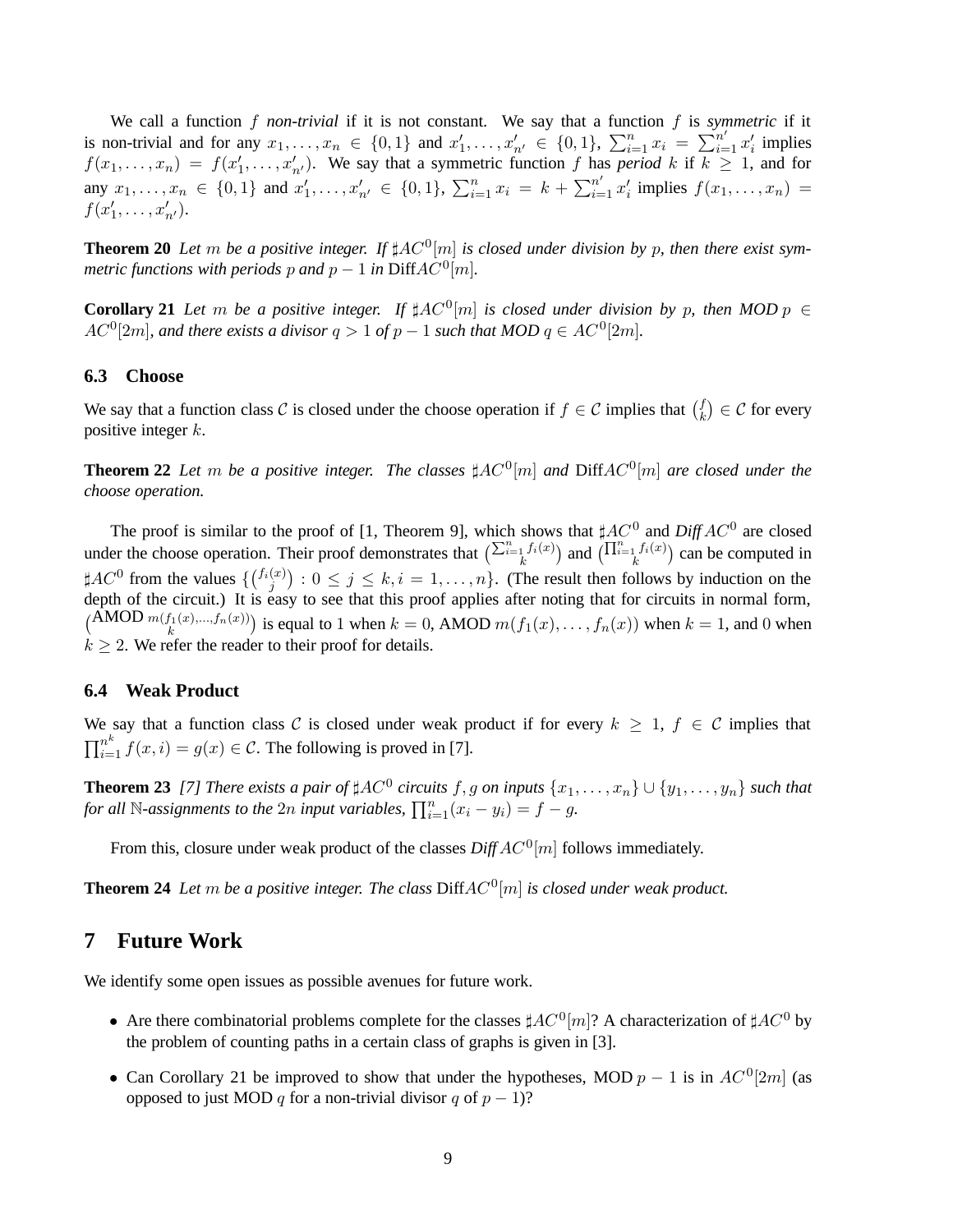• Can one generalize the characterization of  $DiffAC^0 = DiffAC^0[2]$  as  $GapAC^0$  (given in [7])?

If we leave the definition of AMOD m untouched, allowing the constant  $-1$  in  $\sharp AC^0[m]$  circuits, rather uninterestingly, gives us the class  $FTC^0$ . This follows from the characterization of  $TC^0$  given in [1]; if f and g are  $\sharp AC^0$  functions, we can check if they are equal (using such augmented  $\sharp AC^0[m]$ circuits) by taking the AMOD m of m 1's and  $f - g$ , which is 0 if  $f - g$  is nonzero, and 1 otherwise.

Access to the complex second roots of unity  $\{1, -1\}$  seems to be what gives  $GapAC^0$  the ability to compute MOD 2. If we allow  $\sharp AC^0$  the third roots of unity as constants, we obtain circuits that can compute both MOD 2 and MOD 3. What languages can be computed by  $\sharp AC^0$  circuits when the pth roots of unity (for a prime p) are allowed as constants? Can give a general characterization of such circuits which includes the result of [7] as a particular case?

- Another possibility is to study the power of arithmetic circuits when the underlying algebraic structure is a group ring, such as NG for some finite group G. If the constants  $\{1q : q \in G\}$  are allowed in circuits over NG that can multiply, then for all m dividing  $|G|$ , MOD m is computable. It is curious to note that multiplying elements from the group ring  $\mathbb{N}G$  amounts to counting accepting paths of a deterministic automaton solving the word problem for  $G$ . That is, the coefficient of the identity element of G in the product  $r_1 \cdots r_k$  is the number of strings accepted by the mentioned automaton, when the frequency of a string  $g_1 \dots g_k \in G^k$  is specified by the product of coefficients of the g in  $r_i$ . Perhaps there is some connection to the class  $\sharp BP$ , studied in [8].
- Suppose that  $C_1, C_2$  are classes from  $\{AC^0[m]: m \geq 2\} \cup \{TC^0\}$ . It was demonstrated that  $C_1 = C_2$ if and only if  $\sharp\mathcal{C}_1=\sharp\mathcal{C}_2$  (Corollaries 8 and 11). It is the case that  $\sharp TC^0=\sharp NC^1$  implies  $TC^0=NC^1$ (since  $\chi \sharp TC^0 = TC^0$ , and  $\chi \sharp NC^1 = NC^1$ ). Does the converse hold?
- Of course, this list would not be complete without a request for new lower bounds. We conjecture that for odd primes p,  $\chi$ Diff  $AC^0[p]$  is properly contained in  $AC^0[2p]$  (and hence that  $DiffAC^0[p] \neq$  $DiffAC<sup>0</sup>[2p]$ ). Can this be proved? More generally, can one prove any lower bounds using the classes  $\chi$ Diff  $AC^0[p]$ ?

**Acknowledgements.** The author would like to thank Eric Allender for many interesting discussions. Riccardo Pucella deserves thanks for comments on a draft of this paper.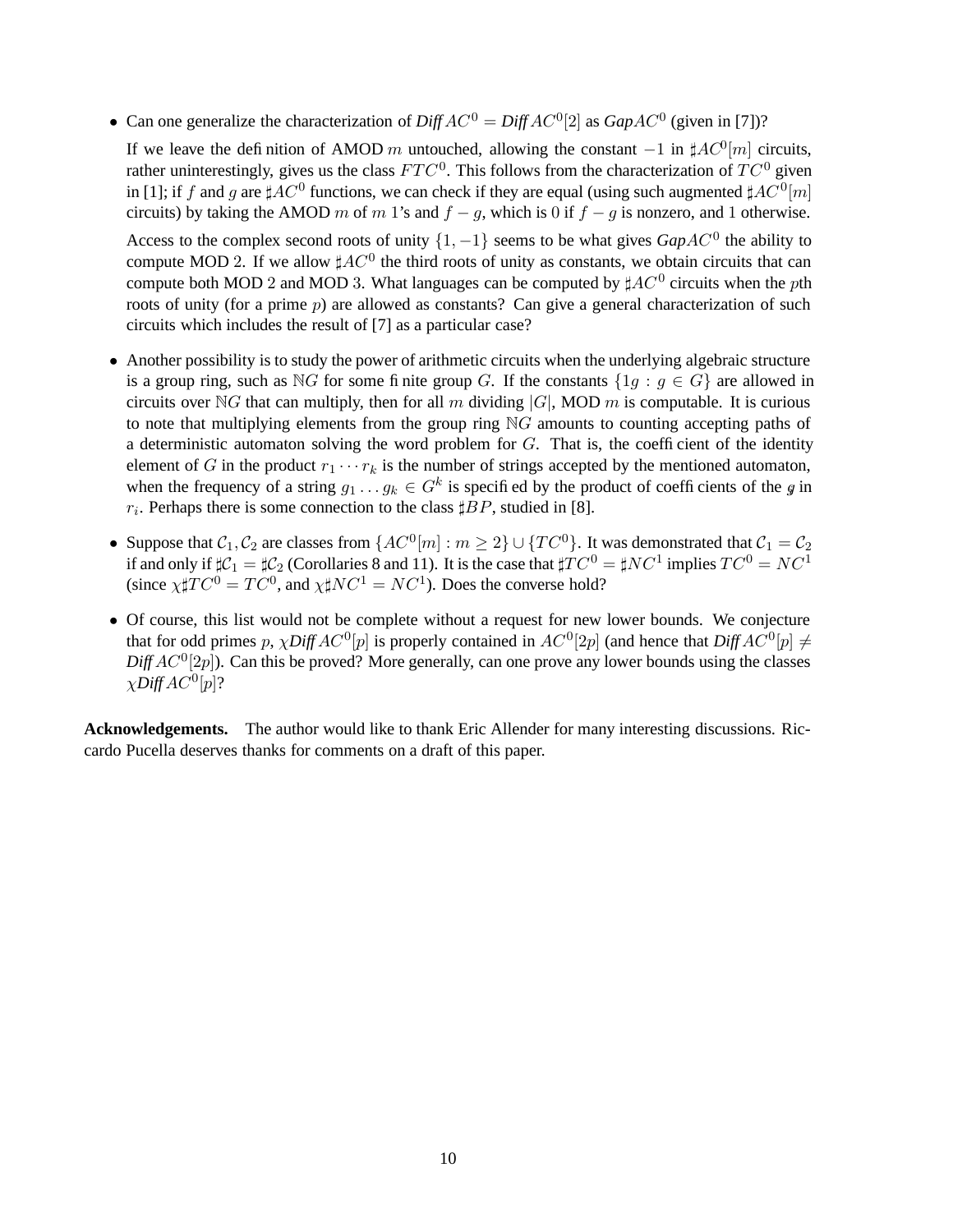# **References**

- [1] M. Agrawal, E. Allender, and S. Datta. On TC<sup>0</sup>, AC<sup>0</sup>, and arithmetic circuits. In *Proceedings 12th Computational Complexity*, pages 134–148. IEEE Computer Society Press, 1997.
- [2] E. Allender. Making computation count: arithmetic circuits in the nineties. *SIGACT News*, 28(4):2–15, 1998.
- [3] E. Allender, A. Ambainis, D. A. Mix Barrington, S. Datta, and H. LêThanh. Bounded depth arithmetic circuits: Counting and closure. In *Proceedings 26th International Colloquium on Automata, Languages, and Programming (ICALP)*, Lecture Notes in Computer Science 1644, pages 149–158, 1999.
- [4] E. Allender, J. Jiao, M. Mahajan, and V. Vinay. Non-commutative arithmetic circuits: depth reduction and size lower bounds. *Theoretical Computer Science*, 209:47–86, 1998.
- [5] E. Allender and M. Ogihara. Relationships among PL, #L, and the determinant. *RAIRO – Theoretical Informatics and Applications*, 30:1–21, 1996.
- [6] C. Alvarez and B. Jenner. A very hard log space counting class. *Theoretical Computer Science*, 107:3–30, 1993.
- [7] A. Ambainis, D. A. Mix Barrington, and H. LêThanh. On counting  $AC^0$  circuits with negative constants. In *Proceedings 23rd Mathematical Foundations of Computer Science*, Lecture Notes in Computer Science 1450, pages 409–417, Berlin, 1998. Springer-Verlag.
- [8] H. Caussinus, P. McKenzie, D. Thérien, and H. Vollmer. Nondeterministic NC<sup>1</sup> computation. *Journal of Computer and System Sciences*, 57:200–212, 1998.
- [9] H. Chen. Polynomial programs and the Razborov-Smolensky method. Technical Report 01-067, Electronic Colloquium on Computational Complexity, 2001.
- [10] R. Smolensky. Algebraic methods in the theory of lower bounds for Boolean circuit complexity. In *Proceedings 19th Symposium on Theory of Computing*, pages 77–82. ACM Press, 1987.
- [11] S. Toda. Classes of arithmetic circuits capturing the complexity of computing the determinant. *IEICE Transactions on Communications/Electronics/Information and Systems*, E75-D:116–124, 1992.
- [12] L. G. Valiant. The complexity of computing the permanent. *Theoretical Computer Science*, 8:189–201, 1979.
- [13] H. Venkateswaran. Circuit definitions of non-deterministic complexity classes. *SIAM Journal on Computing*, 21:655–670, 1992.
- [14] V. Vinay. Counting auxiliary pushdown automata and semi-unbounded arithmetic circuits. In *Proceedings 6th Structure in Complexity Theory*, pages 270–284. IEEE Computer Society Press, 1991.
- [15] H. Vollmer. *Introduction to Circuit Complexity*. Springer-Verlag, 1999.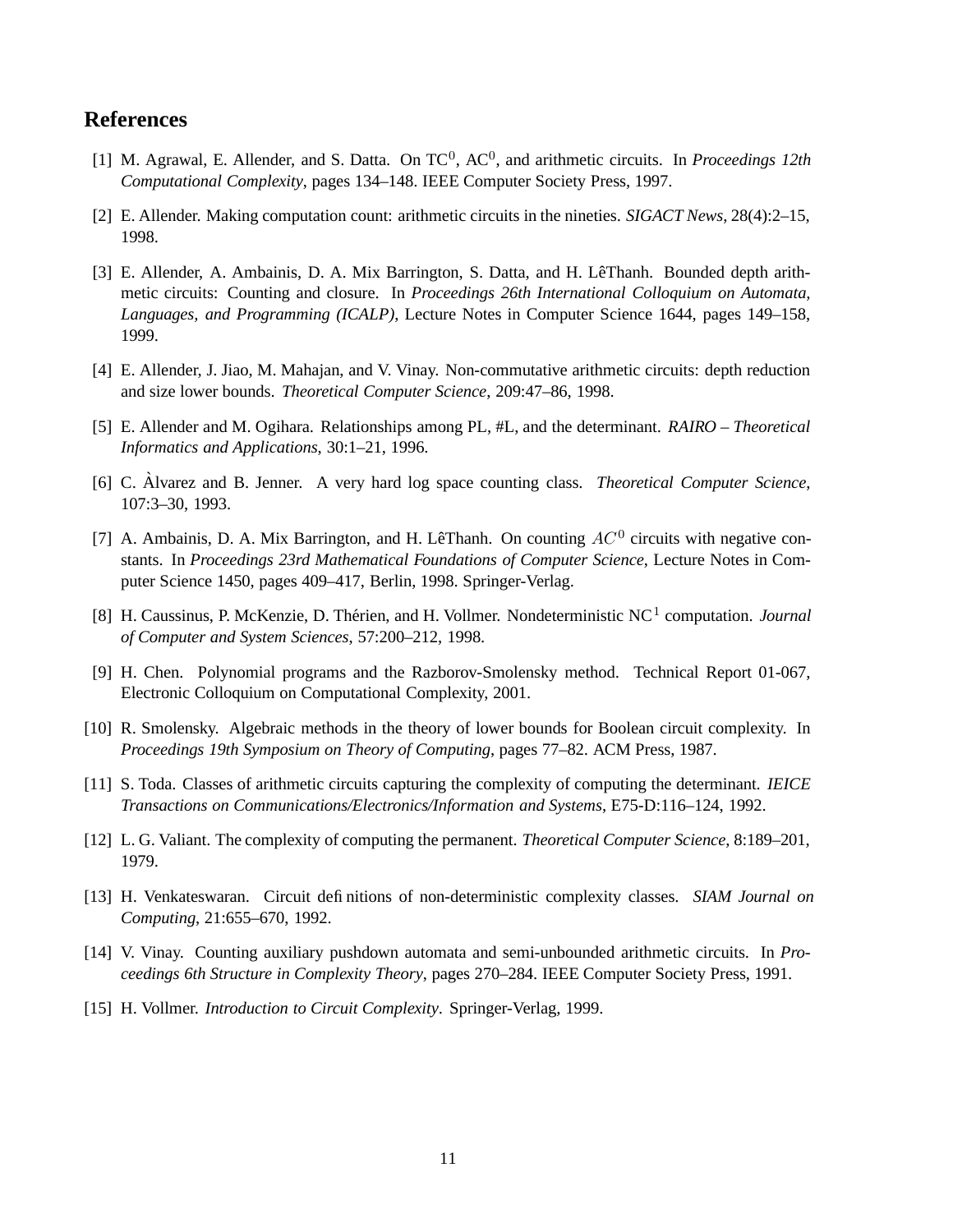## **A Proofs**

#### **A.1 Proof of Lemma 2**

**Proof**. The containment  $\sharp TC^0 \subseteq FTC^0$  follows from the fact that iterated sum and iterated product are in  $TC^0$  [15].

The containment  $FAC^0 \subseteq \sharp AC^0$  was proved in [1]; the proofs of the containments  $FAC^0[m_1,\ldots,m_l] \subseteq \sharp AC^0[m_1,\ldots,m_l]$  and  $FTC^0 \subseteq \sharp TC^0$  are essentially the same, and are given here for completeness. For  $i \ge 1$ , let  $C_i$  be a depth two circuit computing  $\prod_{j=1}^{i} (1 + 1)$ , which takes on the value  $2^i$ . Suppose each bit of a function f in one of these boolean circuit classes can be computed in the corresponding arithmetic class; then, f is contained in the arithmetic class by computing  $\sum_{i=0}^{|f|-1} (C_i * f_i)$ . Thus, it suffices to show that each of the boolean circuit classes  $AC^0$ ,  $AC^0[m_1, \ldots, m_l]$ , and  $TC^0$  are contained in their arithmetic counterparts.

To prove this, we show that a boolean circuit can be converted into an arithmetic circuit computing the same function, as follows. First, modify the boolean circuit so that for each gate  $g$ , there is another gate computing  $\neg g$ . This can be done without increasing the depth and by increasing the size by only a constant factor. Then, replace all OR gates (assumed to have inputs  $g_1, \ldots, g_k$ ) with the circuit  $\sum_{i=1}^k (g_i \cdot (\prod_{j=1}^{i-1} \neg g_j))$ ; and, change all AND gates to ∗ gates, MOD gates to AMOD gates, and MAJORITY gates to AMAJORITY gates. It is easily verified by induction that for each gate in the original circuit, the corresponding gate in the new circuit computes the same value.  $\Box$ 

#### **A.2 Proof of Theorem 15**

**Proof.** (1)  $\Rightarrow$  (2): obvious from closure of *Diff*  $AC^0[m]$  under subtraction.

 $(2) \Rightarrow (3)$ : (2) immediately implies that  $\chi \text{Diff} \text{AC}^0[2m] \subseteq \chi \text{Diff} \text{AC}^0[m]$ , and we have  $\text{AC}^0[2m] =$  $\chi\sharp AC^0[2m]\subseteq \chi D\textit{iff} \, AC^0[2m]$  by Lemma 3.

(3)  $\Rightarrow$  (1): Let  $\{C_n : n \geq 1\}$  be a  $\sharp AC^0[2m]$  circuit family in normal form. As in the proof of LowOrd $\sharp AC^0[m] \subseteq AC^0[2,m]$  (Theorem 5), we can create a  $AC^0[2m]$  circuit family  $\{C'_n : n \ge 1\}$  such that for each gate g in  $C_n$ , there is a corresponding gate  $a'(g)$  in  $C'_n$  such that  $a'(g)$  is 1 if and only if g is nonzero. For each circuit  $C'_n$ , number the gates arbitrarily and define  $f(x, i)$  to be equal to the *i*th gate of circuit  $C'_{|x|}$  on inputs x. The function  $f$  is in  $AC^0[2m]$ ; by (3), there exist functions  $f_1, f_2$  in  $\sharp AC^0[m]$  with  $f = f_1 - f_2.$ 

We now modify each circuit  $C_n$ , replacing each gate g with a pair of gates  $X(g)$ ,  $Y(g)$  such that on all inputs, the value of g is equal to the value of  $X(g) - Y(g)$ . The modified circuit will be a  $\sharp AC^0[m]$  circuit, demonstrating that the function computed by  $C_n$  is in  $DiffAC^0[m]$ . The modification is done by induction on the depth of the circuit.

- For input gates and constants g, set  $X(g) = g$  and  $Y(g) = 0$ .
- If  $g = \sum_{i=1}^{k} g_i$ , then  $X(g) = \sum_{i=1}^{k} X(g_i)$  and  $Y(g) = \sum_{i=1}^{k} Y(g_i)$ .
- If  $g = \prod_{i=1}^k g_i$ , then  $X(g)$  and  $Y(g)$  are computed from the values  $X(g_i)$  and  $Y(g_i)$  by exactly the circuits of Theorem 23.
- If  $g = \text{AMOD } m(g_1, \ldots, g_k)$ , then let  $X(g)$  and  $Y(g)$  be circuits computing  $f_1(x, i)$  and  $f_2(x, i)$ , respectively, where i was the number given to the gate  $a'(g)$  (of  $C'_n$ ) corresponding to g.

 $\Box$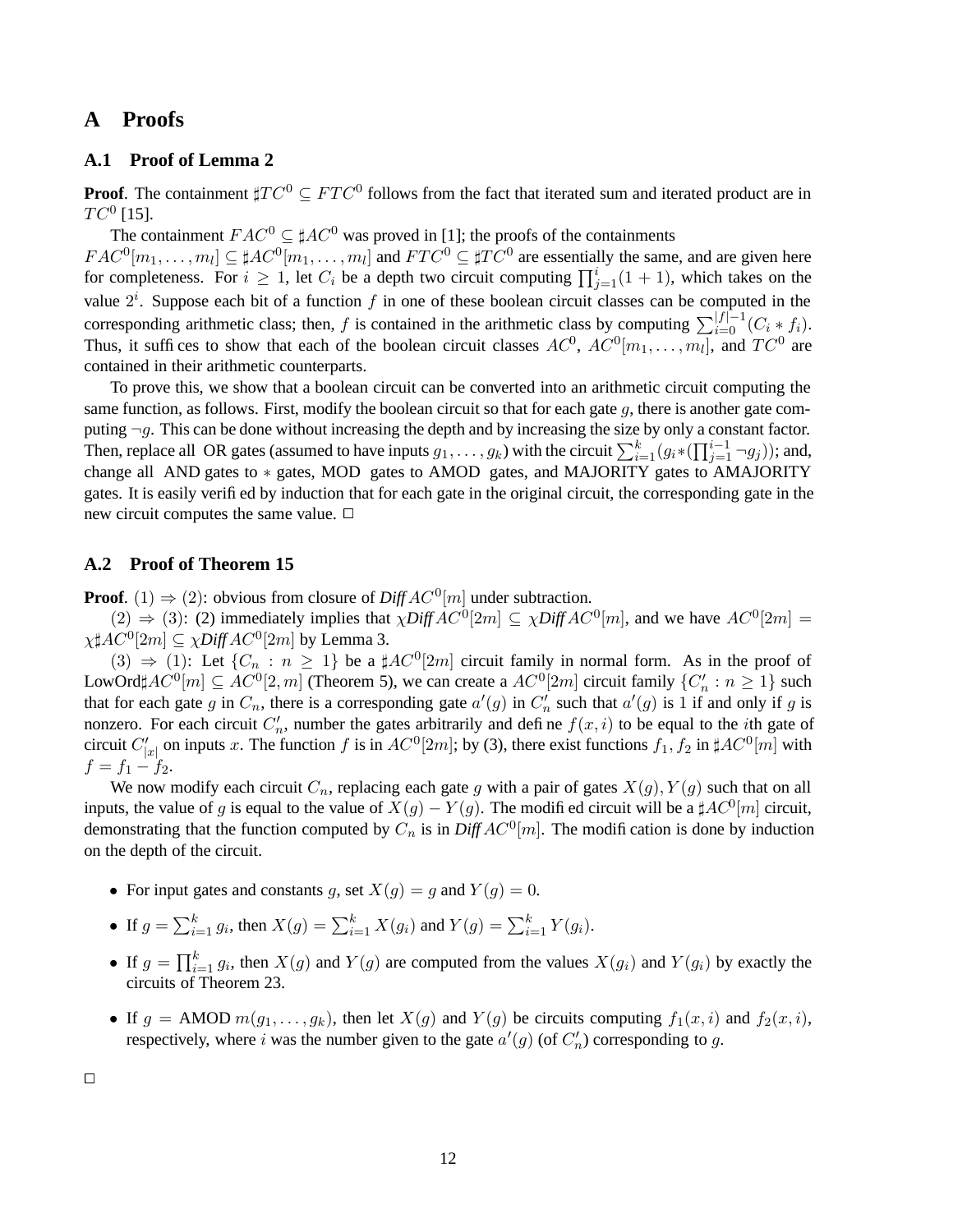#### **A.3 Proof of Theorem 16**

**Proof**. Let  $f(x_1, \ldots, x_n) = \sum_{i=1}^n x_i$ , and let  $g(x_1, \ldots, x_n) = \lfloor \frac{n}{2} \rfloor$  $\frac{n}{2}$ . Let x' denote the result of changing the first 1 in x to a 0 (if such a bit exists). The number of 1's in  $x = x_1 \dots x_n$  is less than or equal to  $\lfloor \frac{n}{2} \rfloor$  $\frac{n}{2}$  if and only if the low-order bits of  $MAX(f(x), g(x))$  and  $MAX(f(x'), g(x'))$  are equal. The low-order bits of a  $\sharp AC^0[m]$  or  $DiffAC^0[m]$  function are computable in  $AC^0[2m]$  (Theorem 5). Thus, if either of these classes are closed under MAX, we have MAJORITY  $\in AC^0[2m]$ , from which it follows that  $AC^0[2m] = TC^0$ .  $\Box$ 

#### **A.4 Proof of Theorem 18**

**Proof.** We denote the MOD a function by  $\text{MOD}_a$ , and let  $r : \mathbb{N} \to \{0, \ldots, p-1\}$  denote the mapping taking an integer to its remainder when divided by  $p$ .

Let f be a function in  $\sharp AC^0[p,(p-1),m]$ , and let  $\{C_n : n \geq 1\}$  be a circuit family computing f; by Theorem 6, we assume  $\{C_n\}$  to be in normal form. For each  $n \geq 1$ , we show by induction on the depth of  $C_n$  that for every gate g of  $C_n$ ,  $r(g)$  (represented in unary) and  $\lfloor \frac{g}{n} \rfloor$  $\frac{g}{p}$  can be computed in constant depth.

- For input gates and constants  $g, \lfloor \frac{g}{p} \rfloor$  $\frac{g}{p}$   $\rfloor$  = 0 and  $r(g) = g$ .
- If  $g = \sum_{i=1}^{k} g_i$ , then  $\lfloor \frac{g}{p} \rfloor$  $\left[\frac{g}{p}\right] = \left[\frac{\sum_{i=1}^{k} \sum_{j=1}^{p-1} [r(g_i) \geq j]}{p}\right] + \sum_{i=1}^{k}$  $\frac{p^{\lfloor n(g_i)\geq j\rfloor}}{p}$  +  $\sum_{i=1}^k\lfloor\frac{g_i}{p}\rfloor$  $\frac{g_i}{p}$ ]. The left summand can be expanded using the identity  $\lfloor \frac{\sum_{s=1}^{t} x_s}{p} \rfloor = \sum_{s=p}^{t} \text{MOD}_p(x_1, \dots, x_s)x_s$ , which holds when the  $x_s$  are  $0-1$  valued variables.  $r(g)$  can be computed from  $r(g_1), \ldots, r(g_k)$  using a MOD p gate.
- If  $g = \prod_{i=1}^k g_i$ , then  $r(g)$  can be computed from  $r(g_1), \ldots, r(g_k)$  using a MOD  $p-1$  gate; recall that the multiplicative group of the integers modulo p is isomorphic to the cyclic group of order  $p - 1$  (for p prime). Note also that  $r(g_i \cdots g_k)$  can be computed similarly (for any  $1 \le i \le k$ ).

We have the identity

$$
\begin{array}{rcl}\n\lfloor \frac{g_1 \cdots g_k}{p} \rfloor & = & \lfloor \frac{g_1}{p} \rfloor g_2 \cdots g_k + \sum_{j=1}^{p-1} [r(g_1) = j] \lfloor \frac{jg_2 \cdots g_k}{p} \rfloor \\
& = & \lfloor \frac{g_1}{p} \rfloor g_2 \cdots g_k + \sum_{j=1}^{p-1} [r(g_1) = j] \left( j \lfloor \frac{g_2 \cdots g_k}{p} \rfloor + \lfloor \frac{jr(g_2 \cdots g_k)}{p} \rfloor \right) \\
& = & \lfloor \frac{g_1}{p} \rfloor g_2 \cdots g_k + \left( \sum_{j=1}^{p-1} [r(g_1) = j] \lfloor \frac{jr(g_2 \cdots g_k)}{p} \rfloor \right) + \left( \sum_{j=1}^{p-1} j[r(g_1) = j] \right) \lfloor \frac{g_2 \cdots g_k}{p} \rfloor.\n\end{array}
$$

Applying this identity  $k - 1$  times gives us an expression for  $\lfloor \frac{g}{n} \rfloor$  $\frac{g}{p}$  which can be evaluated in constant depth and depends only on the values  $g_i$ ,  $\lfloor \frac{g_i}{p} \rfloor$  $p_{p}^{q_{i}}$ ,  $r(g_{i})$ , and  $r(g_{i} \cdots g_{k})$ , for  $i = 1, \ldots, k$ . (Note that given  $j \in \{1, \ldots, p-1\}$  and  $r(g_2, \cdots g_k)$ ,  $\lfloor \frac{jr(g_2 \cdots g_k)}{p} \rfloor$  $\frac{p^{2} \cdots p_{k}}{p}$  can be computed using a lookup table.)

• If  $g = MOD_a(g_1, \ldots, g_k)$ , then g takes on only the values 0 and 1, as we assumed  $\{C_n\}$  to be in normal form. Thus,  $\lfloor \frac{g}{n} \rfloor$  $\frac{g}{p}$   $\rfloor$  = 0 and  $r(g)$  = g.

 $\Box$ 

#### **A.5 Proof of Corollary 19**

**Proof.** Suppose  $h \in DiffAC^0[p, (p-1), m]$ . Let f and g be  $\sharp AC^0[p, (p-1), m]$  functions such that  $h = f - g$ . Letting r denote the remainder upon division by p as in the previous proof, we observe the identity

$$
\lfloor \frac{f-g}{p} \rfloor = \lfloor \frac{f}{p} \rfloor - \lfloor \frac{g}{p} \rfloor + \lfloor \frac{r(f) - r(g)}{p} \rfloor = \lfloor \frac{f}{p} \rfloor - (\lfloor \frac{g}{p} \rfloor + [r(g) > r(h)]).
$$